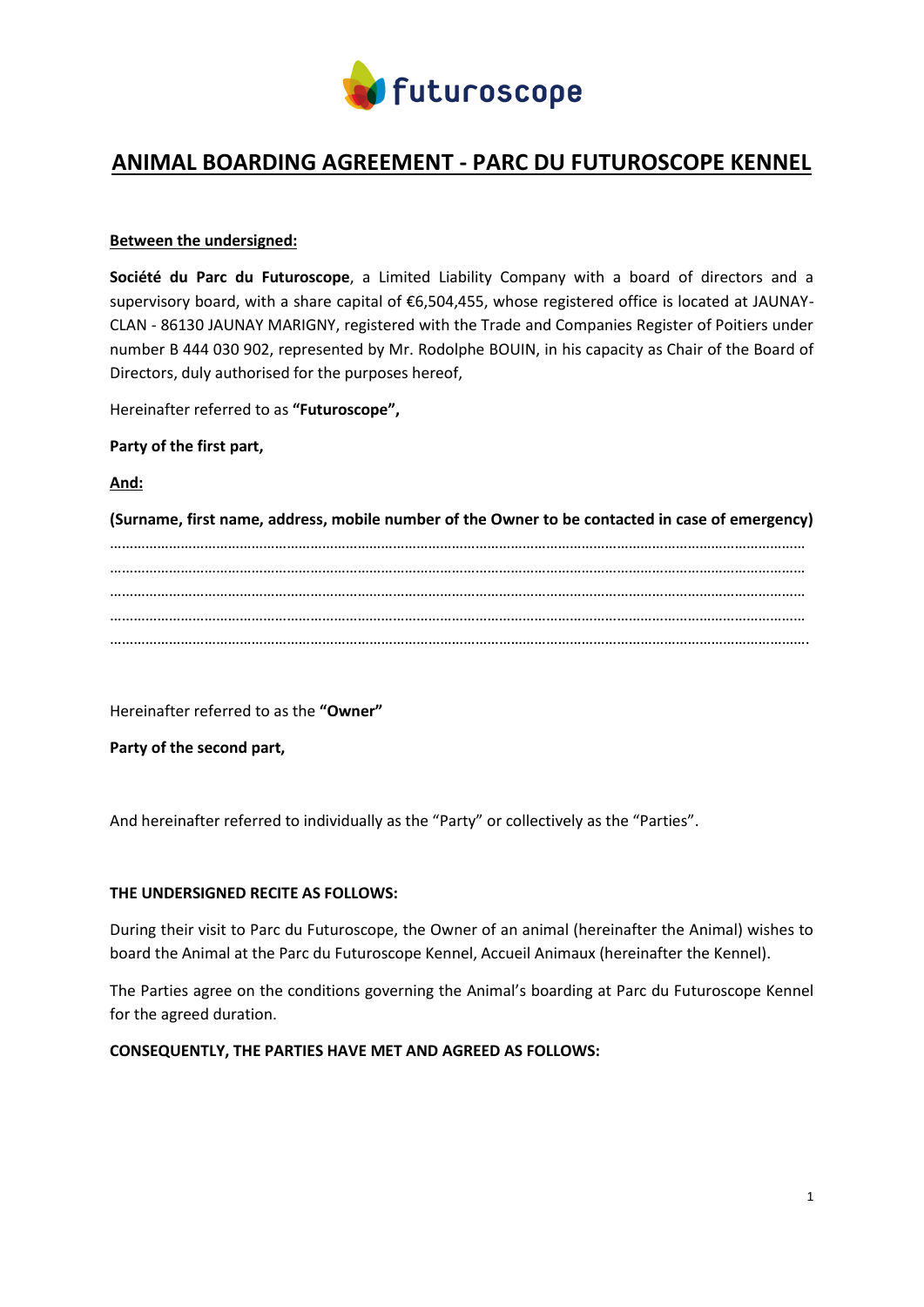

# **ARTICLE 1. PURPOSE OF THE AGREEMENT**

The purpose of this Agreement is to set out the terms and conditions under which the Kennel shall accommodate the Animal during the visit and for each day of the Owner's visit to Parc du Futuroscope (hereinafter the Stay).

It is specified that the Animal's Stay at the Kennel shall commence at the time Parc du Futuroscope opens and shall end at the time it closes. No animal may stay at the Kennel during Parc du Futuroscope's closing times.

Parc du Futuroscope's opening and closing times are stated on Parc du Futuroscope website: [http://www.futuroscope.fr](http://www.futuroscope.fr/)

#### **The Animal's identification number:**

#### **ARTICLE 2. ACCEPTED ANIMALS**

The Kennel shall only accept animals matching the characteristics listed in the internal regulations, i.e. only a cat or a dog (save for category I and II dogs). All Animals not matching such criteria or considered Exotic Animals (Nouveaux Animaux de Compagnie, NAC) shall not be accepted.

#### **ARTICLE 3. OBLIGATIONS INCUMBENT ON THE OWNER**

On signing this Agreement, the Owner declares that he/she has read and accepts the Kennel's internal regulations in force on the day the Animal is boarded (see Annex 1).

Throughout the Animal's Stay at the Kennel, the Owner agrees to visit his/her Animal to take it out of its cage, for it to do its business or for any other reason which might justify the Animal's temporary removal from its cage. Kennel staff shall not interact with the Animal and shall not remove it from its cage for any reason whatsoever.

Similarly, feeding of the Animal is at the Owner's discretion for the duration of the board.

For the Animal to stay at the Kennel, the Owner shall pay a fixed daily charge the amount of which shall be determined based on the duration of the Stay, the number of Animals placed in Boarding by the owner and the water expenses incurred by Parc du Futuroscope.

On arriving at Parc du Futuroscope, the Owner agrees to deposit the Animal under the conditions set out by the Kennel's internal regulations. He/she also agrees to inform the staff of any illness contracted by the Animal prior to entering the Kennel. In addition, he/she shall alone be responsible for bringing the Animal in and taking the Animal out for the duration of its Stay at the Kennel.

At the end of the Stay, the Owner agrees to retrieve his/her Animal. As specified in the internal regulations, any Animal not retrieved at Parc du Futuroscope's closing time shall be considered abandoned and handed over to the competent organisations.

### **ARTICLE 4. OBLIGATIONS INCUMBENT ON THE FUTUROSCOPE**

For the duration of the Animal's stay as defined under the Agreement, the Futuroscope agrees to watch and guard the Animal. As such, for the duration of this Agreement, the Futuroscope agrees to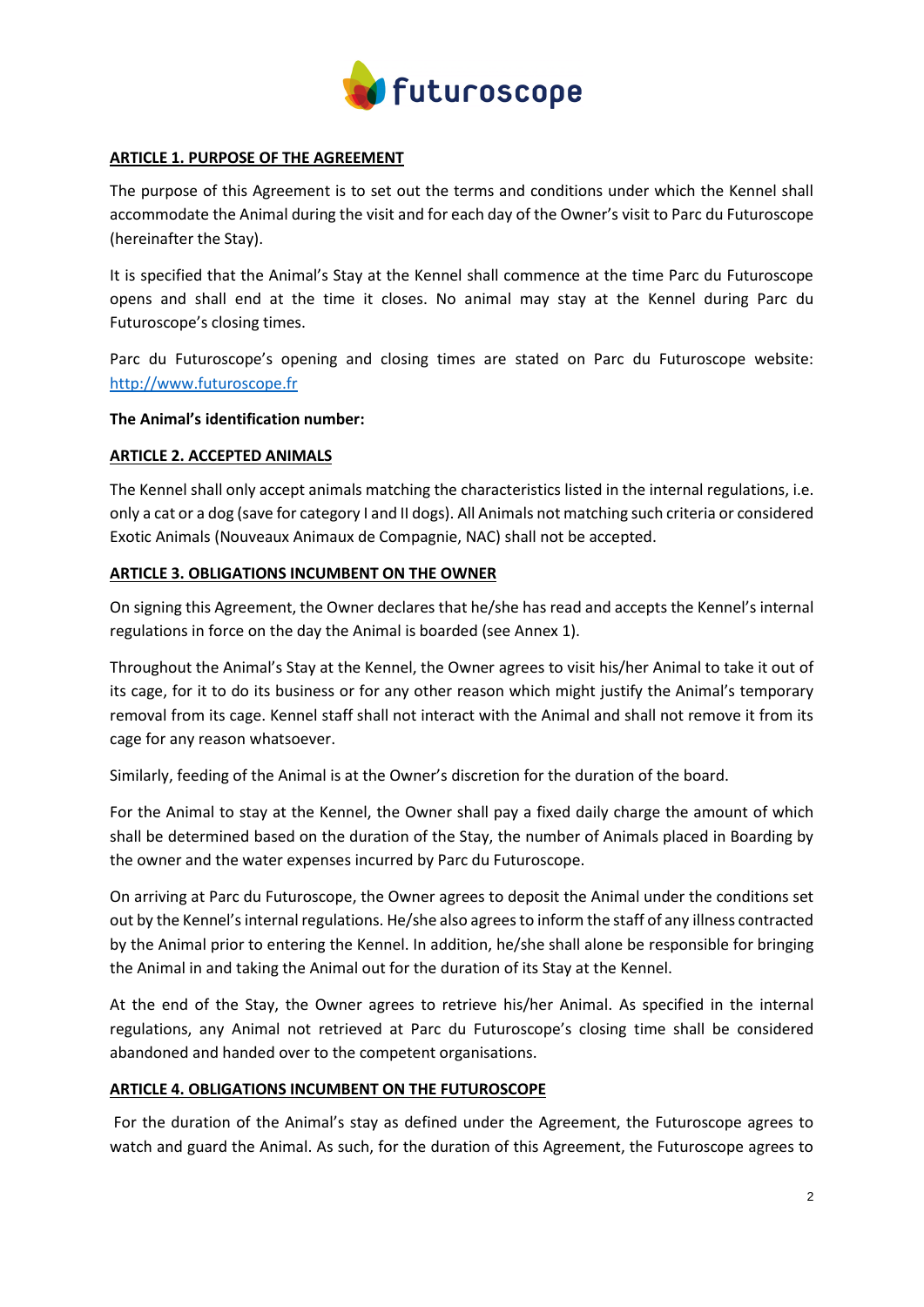

provide water in sufficient quantity to the Animal. It is specified that, in accordance with the internal regulations, the service provided by the Kennel's staff is limited to the distribution of water.

At the end of the Stay, the Futuroscope agrees to return the Animal to its Owner. As specified in the internal regulations, any Animal not retrieved at Parc du Futuroscope's closing time shall be considered abandoned and handed over to the competent organisations.

Where the Animal presents symptoms after being placed on board at the Kennel, the Futuroscope agrees to contact the Owner to inform his/her and to allow him/her to retrieve his/her Animal.

In any case, the Futuroscope's service shall be limited to the contents of the Kennel's internal regulations.

# **ARTICLE 5. DISEASE, INJURY AND OTHER NUISANCES**

Pursuant to the internal regulations, in order to enter the Kennel, the Owner must provide an up-todate vaccination record specifying that the Animal has been vaccinated.

If, after the appearance of symptoms, the Owner does not retrieve his/her Animal to provide necessary care or if the Animal requires urgent care, the Kennel shall contact the veterinarian of its choosing to have such care provided, at the Owner's expense, unless the Owner has expressed otherwise in writing. No action on any basis whatsoever may be taken by the Owner.

The Owner cannot seek Parc du Futuroscope's liability in the event of the Animal's death unless he/she provides evidence of negligence on Parc du Futuroscope's part and a link between said negligence and the Animal's death. The Animal's death shall give rise to the reimbursement of the fixed charge paid for the Animal's stay to the Owner.

Parc du Futuroscope's liability cannot be incurred where the Animal contracts a disease, virus or suffers harm during its stay at the Kennel, unless the Owner can provide evidence of a fault on Parc du Futuroscope's part.

Should a fault on Parc du Futuroscope's part be proven, its liability, whatever the nature, shall be limited to an amount matching 50 (fifty) times the daily fixed rate spent by the Owner, excluding as of right any additional damages.

### **ARTICLE 6. PERSONAL DATA**

For the performance of this Agreement, the Futuroscope, in its capacity as data controller, may collect and process personal data. For this purpose, it agrees to comply with the obligations set out under this Article.

For the purposes of this article, the terms "personal data", "process/processing", "data controller", "processor", "transfer", "transfers", "personal data breach" shall have the meaning allocated to them under Act no. 78-17 of 6 January 1978 on Information Technology, Data Files and Civil Liberties (referred to as the "Data Protection" Act), the Act for Confidence in the Digital Economy of 21 June 2004, the Act for a Digital Republic of 7 October 2016, European Regulation 2016/679 of 27 April 2016 on the protection of natural persons with regard to the processing of personal data and on the free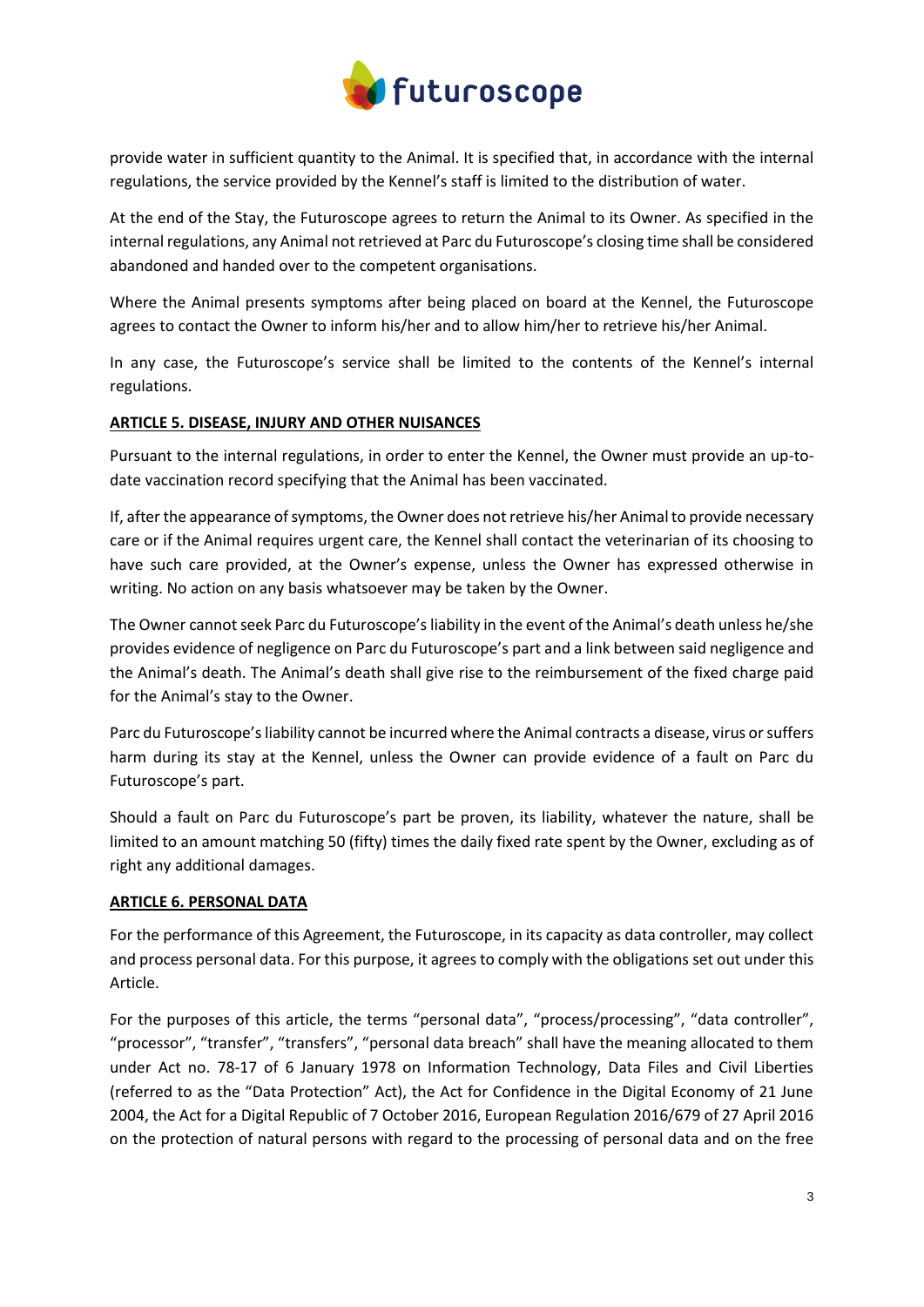

movement of such data and any subsequent legislative or regulatory text (hereinafter referred to together as "Regulations on personal data").

In the context of their contractual relationship, the Parties agree to comply with Regulations on personal data.

# 6.1. Description of the processing under this agreement

The Futuroscope collects and processes personal data necessary for the provision of the services defined under Article 1. Personal data are collected in the context of this Agreement.

### 6.2. Futuroscope's undertakings

For this purpose, the Futuroscope agrees to:

- Process personal data only for the purpose of Article 1, i.e. collect the Owner's personal data for the duration of this Agreement in order to contact it in case of emergency;
- Not transfer data to a third country or international organisation;
- Guarantee the confidentiality and security of personal data processed under this Agreement;
- Ensure that the persons authorised to process the personal data under this Agreement have committed themselves to respecting their confidentiality or are under an appropriate statutory obligation of confidentiality;
- Destroy all data upon expiry of the legal storage period.

# 6.3. Data subject's rights

The Futuroscope agrees to respond to all requests made by data subjects to exercise their rights (right of access, to rectification, erasure and to object, right to restriction of processing, right to data portability, right not to be subject to an automated individual decision).

Where the Owner makes a request to the Futuroscope to exercise his/her rights, the former must send his/her request without undue delay by email to the following address: privacy@futuroscope.fr.

### 6.4. Notification of personal data breaches

The Futuroscope agrees to notify the CNIL of any personal data breach or security incident (including unauthorised access) or of any suspected incident which places or could place the personal data at risk within a maximum period of seventy-two (72) hours after becoming aware of such breach or incident.

On notification, the parties will act in coordination to manage the consequences of a personal data breach.

# 6.5. Data protection officer

Processing is carried out under the responsibility of Parc du Futuroscope, represented by Rodolphe Bouin, acting in the capacity of Chair of the Board of Directors, and whose contact details are as follows: Parc du Futuroscope CS 52000 - 86133 Jaunay-Clan Cedex. It is also the recipient of the data collected.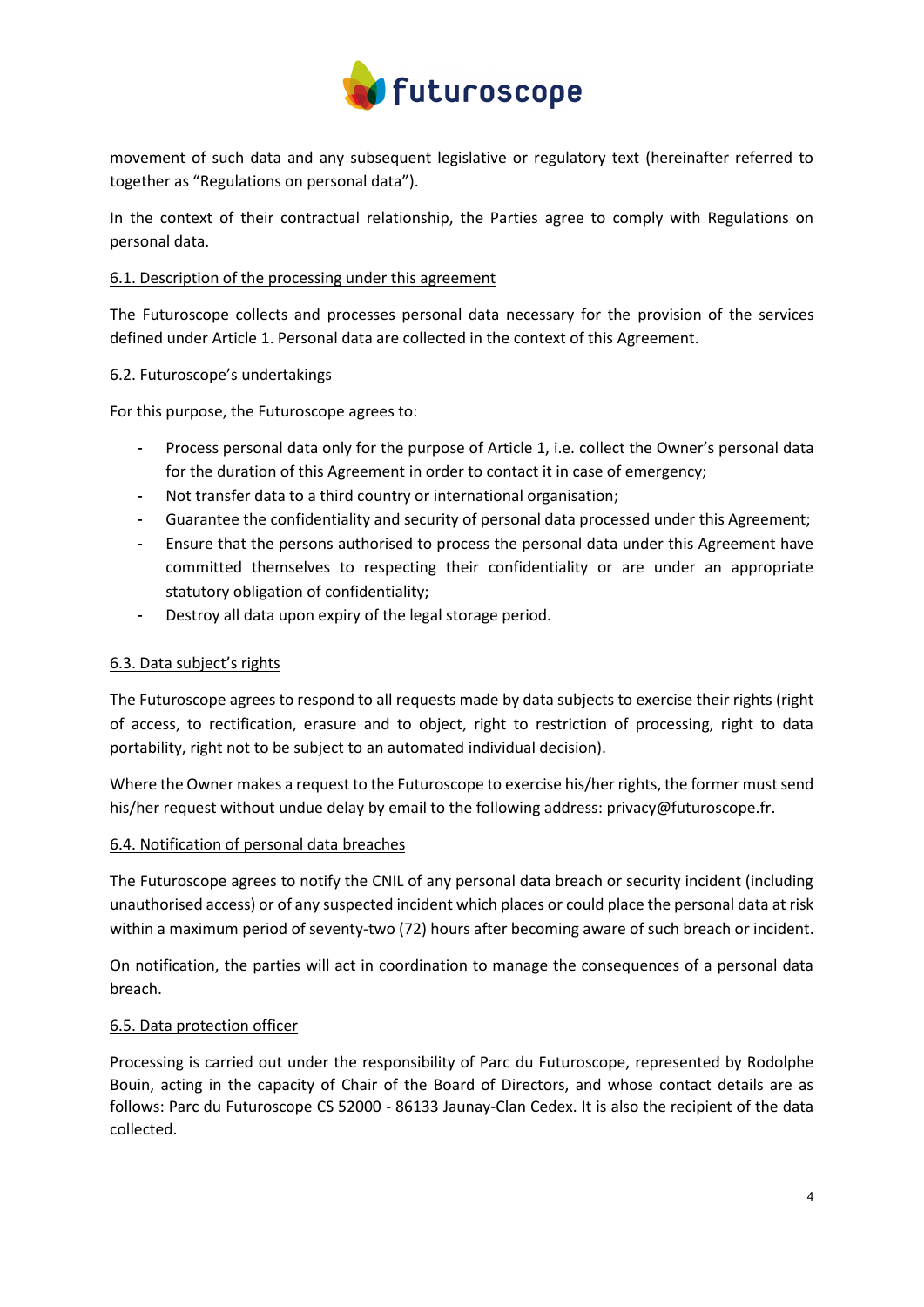

Parc du Futuroscope has designated a **data protection officer**, whose contact details are as follows: Michel BOUIN - Protection des données personnelles - Parc du Futuroscope CS 52000 - 86133 Jaunay-Clan Cedex, 05 49 49 50 68, privacy@futuroscope.fr.

### 6.6. Exercising rights

The Owner has the right to access personal data concerning him/her, to have such data rectified or erased, to transfer them or to have them transferred to a third party, to obtain the restriction of processing or to object to such processing. Parc du Futuroscope agrees to comply with its request subject to compliance with the legal obligations incumbent upon it.

In addition, the Owner has the right to withdraw his/her consent for the processing of data concerning him/her at any time, without affecting the lawfulness of the processing carried out prior to said withdrawal.

The Owner may exercise these rights:

- By post to the following address: Michel Bouin Service Protection des données personnelles (Data Privacy), Parc du Futuroscope CS 52000 - 86133 Jaunay-Clan Cedex; or
- By email to the following address: privacy@futuroscope.fr

To ensure confidentiality and to protect the Owner's personal data, the Futuroscope must be able to check his/her identity in order to respond to his/her request. To do so, in support of any request to exercise the abovementioned rights, the Owner must attach a photocopy of an identity document indicating the date and place of birth and containing his/her signature, and this pursuant to the provisions set out in Act no. 78-17 of 6 January 1978 referred to as the 'Data Protection Act', Article 92 of the Decree of 20 October 2005 implementing said Act, and Regulation (EU) 2016/679 of 27 April 2016 on the protection of natural persons with regard to the processing of personal data and on the free movement of such data.

Lastly, the Owner has the right to send a complaint to the CNIL where he/she considers that his/her rights have not been respected. The CNIL's contact details are as follows:

# **Commission Nationale de l'Informatique et des Libertés**

3 Place de Fontenoy TSA 80715 75334 PARIS CEDEX 07 France Tel.: +33 (0)1 53 73 22 22 Fax.: +33 (0)1 53 73 22 00 <https://www.cnil.fr/fr/plaintes>

### **ARTICLE 7. TERM OF THE AGREEMENT**

This Agreement is concluded for the duration of the Animal's stay in the Kennel. It is reminded that the Kennel's opening times mirror Parc du Futuroscope's opening times. As such, the Kennel closes at Parc du Futuroscope's closing time. This Agreement shall therefore take effect on the first day the Animal is deposited at the Kennel, at the time of deposit, i.e. on ……/……/………… .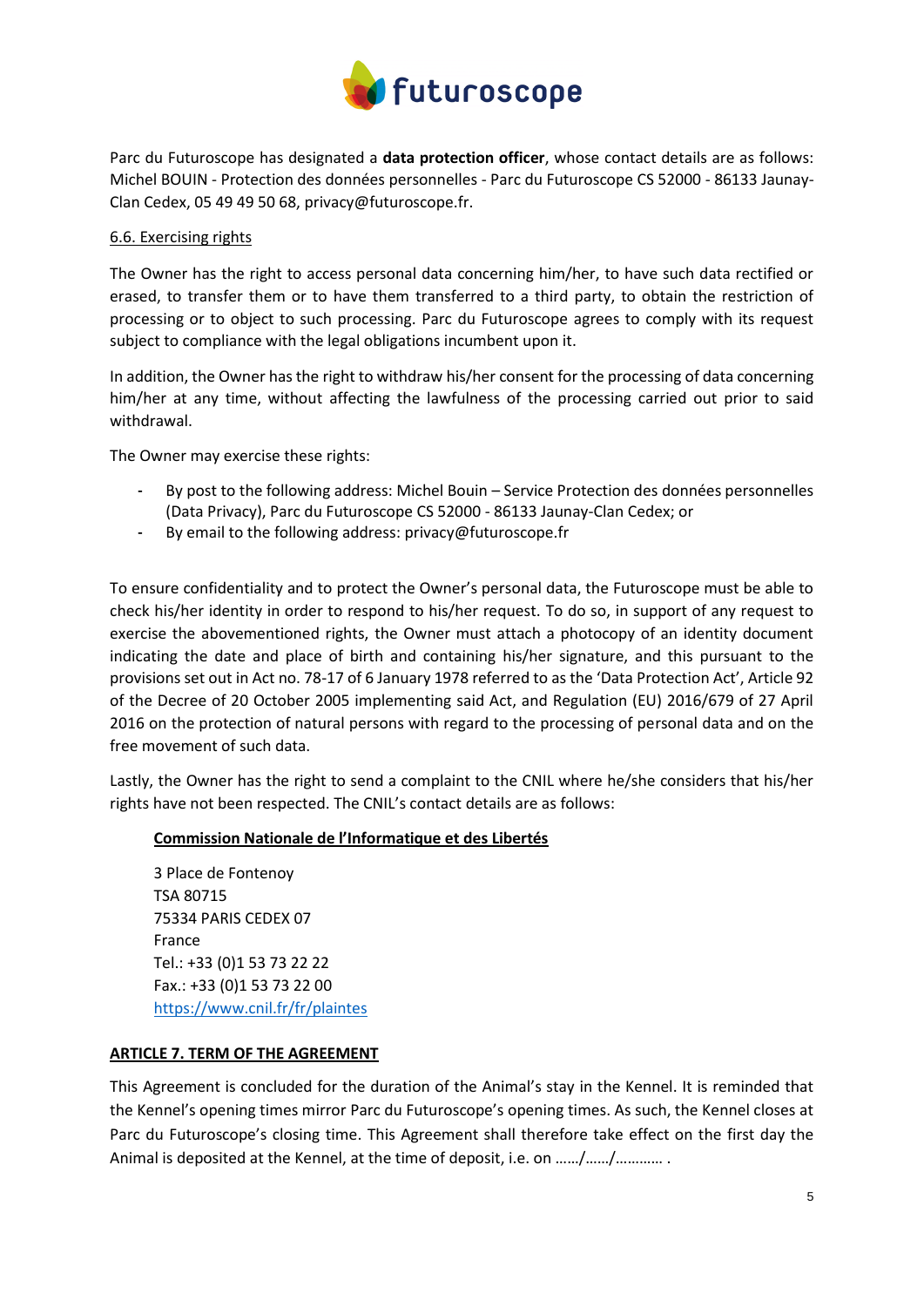

This Agreement shall end on the day the Animal is removed from the Kennel, at the time of its removal by its Owner, i.e. on ……/……/………… . Failing this, this Agreement shall end on the planned day of removal of the Animal at the time Parc du Futuroscope closes.

# **ARTICLE 8. ABANDONMENT**

The Owner is responsible for his/her Animal. Any Animal not retrieved at Parc du Futuroscope's closing time shall be considered abandoned and handed over to the competent organisations. As such, no liability of any nature may be sought against Parc du Futuroscope where the Animal has been handed over to organisations responsible for abandoned animals.

# **ARTICLE 9. TERMINATION**

Where one of the Parties fails to fulfil any of its obligations hereunder, the other Party may immediately terminate the Agreement as of right, without prejudice to any damages.

# **ARTICLE 10. FORCE MAJEURE**

Neither of the Parties shall be held liable for any failure to perform its obligations due to an unforeseeable, insurmountable and external event.

Notwithstanding the above, the defaulting Party agrees to immediately inform the other Party of such an event as well as of the consequences of said event, and to make every effort to limit the effects of said failure to perform.

# **ARTICLE 11. VARIOUS PROVISIONS**

This agreement is explicitly and decisively concluded on an intuitu personae basis. It cannot be assigned in any form to a third party without the other Party's prior and written consent. Failing a response from the notified Party within a period of one month as from the date of notification, said party shall be considered to have refused the assignment.

This agreement, including its preamble and annexes, constitutes the entirety of the agreement between the Parties. It cancels and replaces all prior written or verbal documents and commitments.

This agreement may only be modified by written amendment signed by each of the Parties.

### **ARTICLE 12. MANDATE**

The mandate enables the Owner of the Animal to give a person appointed by him/her the power to act as the person responsible for the Animal during its stay at Parc du Futuroscope. If absent or unreachable, the Owner shall provide the contact details of a person responsible for the Animal below:

…………………………………………………………………………………………………………………………………………………………… …………………………………………………………………………………………………………………………………………………………… …………………………………………………………………………………………………………………………………………………………… …………………………………………………………………………………………………………………………………………………………… …………………………………………………………………………………………………………………………………………………………… …………………………………………………………………………………………………………………………………………………………….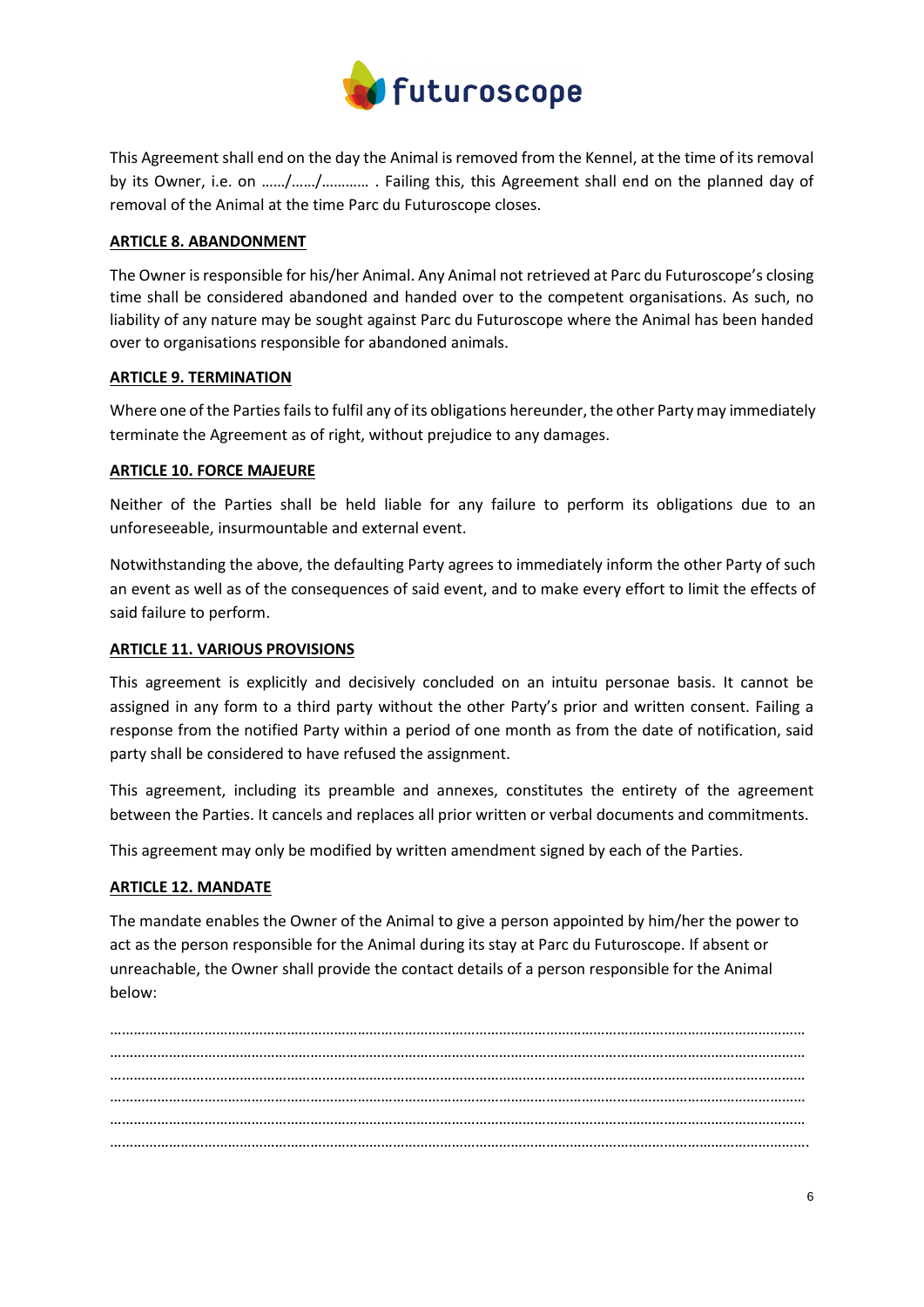

# **ARTICLE 13. APPLICABLE LAW/JURISDICTION**

This agreement is governed by French law.

In the absence of an amicable agreement, any dispute between the Parties pertaining to the existence, validity, interpretation, performance or termination of this agreement shall come under the jurisdiction of the Poitiers courts.

# **ARTICLE 14. ANNEXES**

Annex 1: Parc du Futuroscope Kennel's Internal Regulations - Accueil des Animaux

Done in JAUNAY-CLAN, on ……/……/………… in two (2) original copies,

**The Owner Parc du Futuroscope**

……………………………….. Mr. Rodolphe BOUIN

Chair of the Board of Directors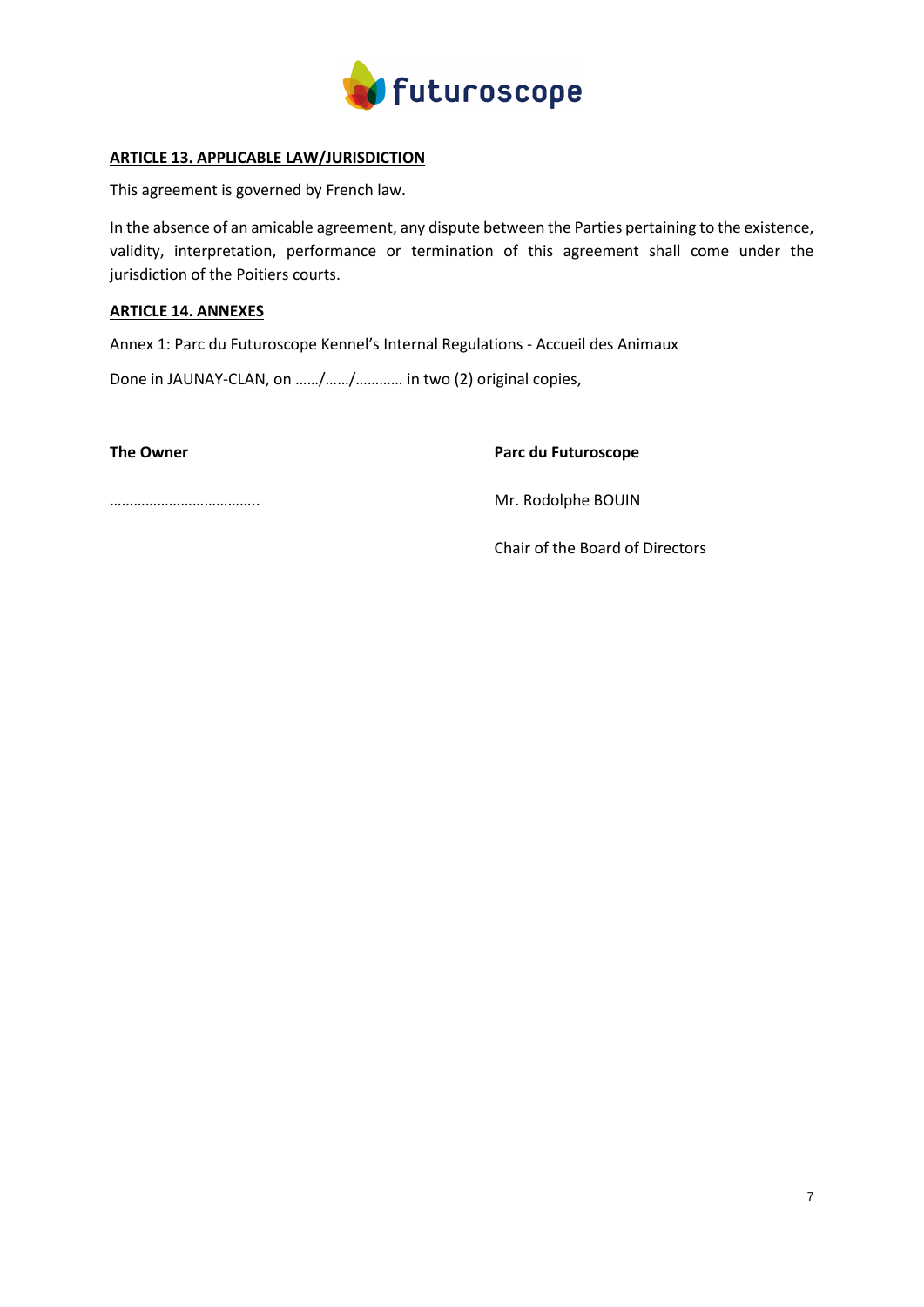

# **ANNEX 1: PARC DU FUTUROSCOPE KENNEL'S INTERNAL REGULATIONS - ACCUEIL DES ANIMAUX**

Accueil des Animaux is strictly reserved for pets belonging to visitors of the Futuroscope site.

Accueil des Animaux reserves the right to refuse any animal other than cats and dogs and **does not accept category I and II dogs**.

The service provided by Accueil des Animaux is limited to the distribution of water.

Accueil des Animaux staff may under no circumstances walk an animal. Each visitor depositing an Animal is responsible for its outings and daily walks during its stay.

Cages shall be cleaned after the animal's definite departure.

A fixed daily charge shall be owed for the accommodation of any animal and shall vary depending on the duration of the stay, the number of dogs and/or cats and shall include water costs.

The number of visitors with access to the cages is restricted to one person at a time.

Visitors are prohibited from feeding or stroking animals of which they are not owners or guardians.

Only one person shall be authorised to accompany the animal into the kennel.

Transferring the animal to the kennel box on arrival, from the kennel box on departure and during any entrances/exits from the kennel box for walks shall only be carried out by the owner of the animal, under his/her sole liability.

# **Tariff***s*

€10 per day per box (+€4 per extra animal).

# **The animal must meet the following conditions:**

- Be at least three months of age;
- Be identifiable by a tattoo or microchip, and have a document certifying its identification;
- Have a vaccination record indicating that the animal has been vaccinated (vaccinations must be up to date):

- against distemper, parvovirus, leptospirosis, kennel cough and contagious hepatitis for dogs; - against infectious leukopenia for cats.

- Have a European passport for all animals from an EU member state (also useable for an animal from Andorra, Iceland, Liechtenstein, Monaco, Norway, San Marino, Switzerland and the Vatican; a unique model at European level and ensures that the animal is identifiable and has been vaccinated against rabies);
- For animals from a country outside the EU, the animal must be fitted with a microchip or an electronic chip, be vaccinated against rabies and have undergone a rabies antibody titration test (depending on the country). Any pet from a foreign country outside the EU must be accompanied by an original and valid health certificate established by an official veterinarian in the country of origin.
- Must not have been in contact with animals with rabies during the last six months and must not be subject for this reason to restrictions by health authorities in the country of exportation.

Where an animal requires urgent care, Accueil des Animaux is authorised, unless otherwise specified in writing by visitors, to call on a veterinarian of its choosing and this, at the visitor's expense and without any action of any nature being open to the visitor against the Société du Parc Futuroscope and/or its insurers.

Any animal entrusted to Accueil des Animaux by a visitor is only entrusted for the duration of the visitor's visit or stay within the Futuroscope site.